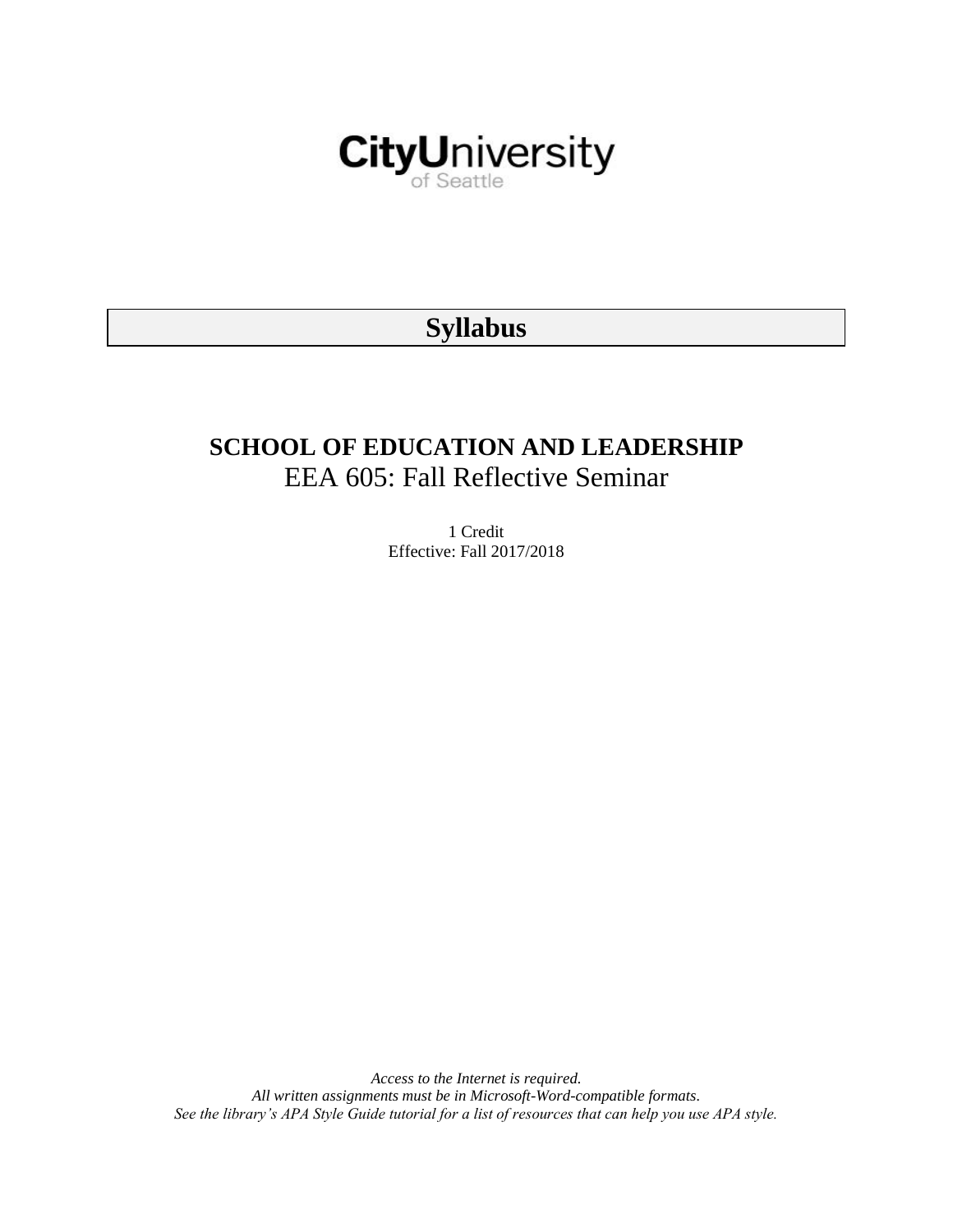# **FACULTY**

Faculty Name: FACULTY NAME

Contact Information: CONTACT INFORMATION

#### [INSTRUCTOR MAY INSERT PERSONAL MESSAGE IF DESIRED]

# **COURSE DESCRIPTION**

This seminar engages the intern in applying and practicing the entry-level knowledge, skills, dispositions/cultural competence, roles and responsibilities of the P-12 principal and program administrator. The intern demonstrates progress toward meeting or exceeding residency-level leadership standards for Washington State certification as a principal or program administrator through reflective practice and data-driven personal goals. In a supportive setting, the intern shares evidence of skills as an educational leader, provides feedback to other interns, and shares internship activities and experiences.

# **COURSE RESOURCES**

Required and recommended resources to complete coursework and assignments are found on the course [Reading List.](https://nam03.safelinks.protection.outlook.com/?url=https%3A%2F%2Fcityu.alma.exlibrisgroup.com%2Fleganto%2Flogin%3Fauth%3DSAML&data=04%7C01%7CMMara%40cityu.edu%7C70673ce0fe0144040eda08d87472e204%7Cb3fa96d9f5154662add763d854e39e63%7C1%7C0%7C637387384066198115%7CUnknown%7CTWFpbGZsb3d8eyJWIjoiMC4wLjAwMDAiLCJQIjoiV2luMzIiLCJBTiI6Ik1haWwiLCJXVCI6Mn0%3D%7C1000&sdata=JbwP%2Fm5Q%2BMgIUWa%2FXceos%2BoiLv0DX%2B%2FL%2BNGNMbX9P8E%3D&reserved=0) The reading list can be found under Course Information in Blackboard as well as from the library homepage.

Note: Required resources that must be purchased by the student are tagged "Purchase from a vendor of your choosing." Required resources with a direct link, "Available through CityU Library", are available at no cost to students.

Students in Canada will see required resources they need to purchase tagged "Purchase from the Canadian Bookstore." Students outside the U.S. and Canada should contact their advisor or textbook coordinator for additional information.

# **CITYU LEARNING GOALS**

This course supports the following City University learning goals:

• Professional competency and professional identity

# **COURSE OUTCOMES**

In this course, learners:

- Facilitate collaborative partnerships
- Develop leadership capacity

# **CORE CONCEPTS, KNOWLEDGE, AND SKILLS**

- Develop leadership capacity
- Facilitate collaborative partnerships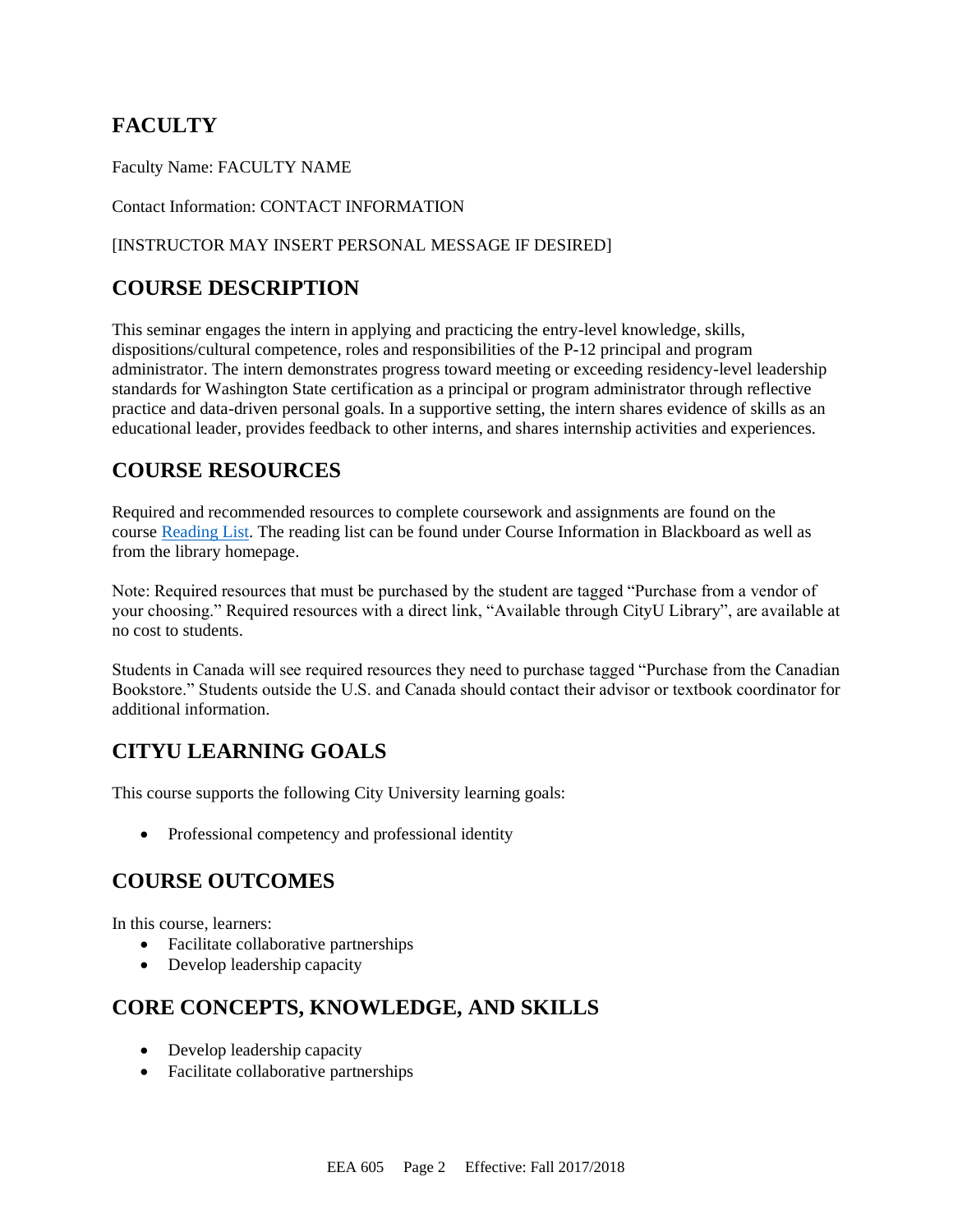- Location, evaluation, and application of information to inform and improve leading, teaching, and student learning.
- Professional certification

## **OVERVIEW OF COURSE GRADING**

The grades earned for the course will be derived using City University of Seattle's decimal grading system, based on the following:

| <b>Overview of Required Assignments</b> | % of Final Grade |
|-----------------------------------------|------------------|
| Seminar activities and discussions      | 70%              |
| Assignments                             | 30%              |
| <b>TOTAL</b>                            | $100\%$          |

### **SPECIFICS OF COURSE ASSIGNMENTS**

The instructor will provide grading rubrics that will provide more detail as to how this assignment will be graded.

#### Seminar assignments, activities and discussions

The instructor assigns seminar presentations, activities and discussions The requirements vary with assignments and learning activities.

| <b>Components</b>          | % of Grade |
|----------------------------|------------|
| Expectations               | 50%        |
| Professional communication | 25%        |
| Professional collaboration | 25%        |
| <b>TOTAL</b>               | 100%       |

# **COURSE POLICIES**

#### **Late Assignments**

Instructors can add additional detail at their discretion, but should honor the following agreement set by the program.

On-time completion and turn-in of assignments is the expectation, so plan your work accordingly. Late work will receive an automatic deduction and/or revised due date, determined by the instructor on a caseby-case basis.

#### **Participation**

Instructors can add additional detail at their discretion, but should honor the following agreement set by the program.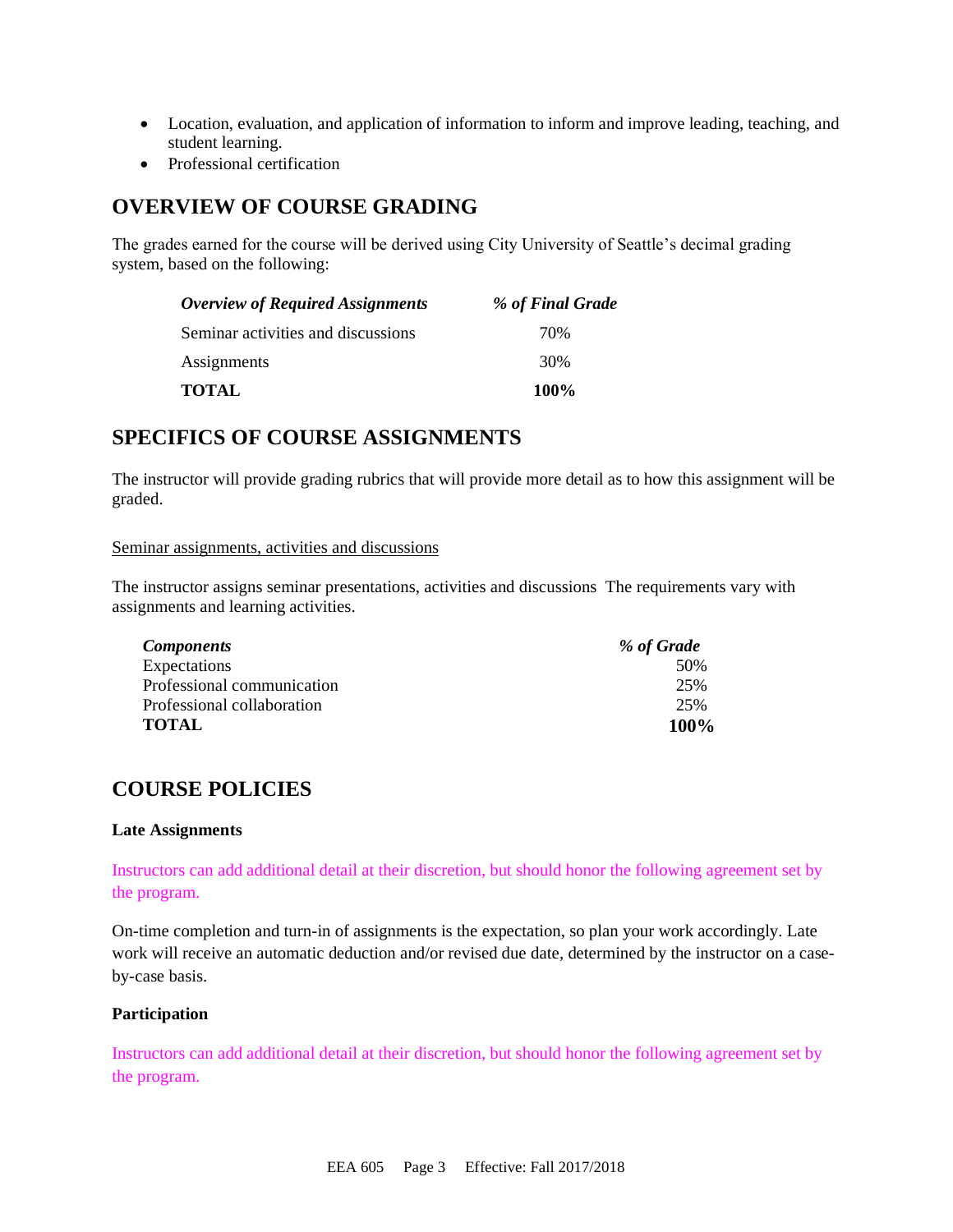Whether in class, online, or in a mixed mode setting, students will be graded on their participation in discussions; their ability to present, explain, or defend alternative viewpoints; and the degree to which they have mastered the concepts and principles inherent in the study of educational leadership. Written work will be assessed not only on relevance to the subject presented, but also on adherence to good written form and professional presentation.

#### **Professional Writing**

#### Instructors can add additional detail at their discretion, but should honor the following agreement set by the program.

Follow the APA style guide for written work, unless specified differently by the instructor, including crediting authors, using unbiased language, and details of APA style. Assignments require Standard English conventions and logical flow of organization to address topics clearly, completely, and concisely. Word process and proofread your work. We strongly recommend that you have assignments reviewed by a competent writer for quality of content, clarity of expression, correctness of language convention, and required form prior to submission to the instructor. Exceptions may be made by the instructor.

# **UNIVERSITY POLICIES**

You are responsible for understanding and adhering to all of City University of Seattle's academic policies. The most current versions of these policies can be found in the [University](https://www.cityu.edu/catalog/)  [Catalog](https://www.cityu.edu/catalog/) that is linked from the CityU Web site.

#### **Antidiscrimination**

City University of Seattle and its staff and faculty are committed to supporting our students. We value equity, diversity, and inclusion as a way of life as well as the educational opportunities it provides. City U will not tolerate any form of discrimination based on race, color, ethnicity, sexual orientation, gender identification, socioeconomic status, or religious values. If you have experienced any discrimination based on any of the above, we encourage you to report this to the University. Please report this to your instructor. If you do not feel safe reporting this to your instructor, please report to Dr. Scott Carnz, Provost or to the Vice President of Student Affairs, Melissa Mecham.

#### **Non-Discrimination & Prohibition of Sexual Misconduct**

City University of Seattle adheres to all federal, state, and local civil rights laws prohibiting discrimination in employment and education. The University is committed to ensuring that the education environment is bounded by standards of mutual respect and safety and is free from discriminatory practices.

In the U.S., the University is required by Title IX of the Education Amendments of 1972 to ensure that all of its education programs and activities do not discriminate on the basis of sex/gender. Sex include sex, sex stereotypes, gender identity, gender expression, sexual orientation, and pregnancy or parenting status. Sexual harassment, sexual assault, dating and domestic violence, and stalking are forms of sex discrimination, which are prohibited under Title IX and by City University of Seattle policy. City University of Seattle also prohibits retaliation against any person opposing discrimination or participating in any discrimination investigation or complaint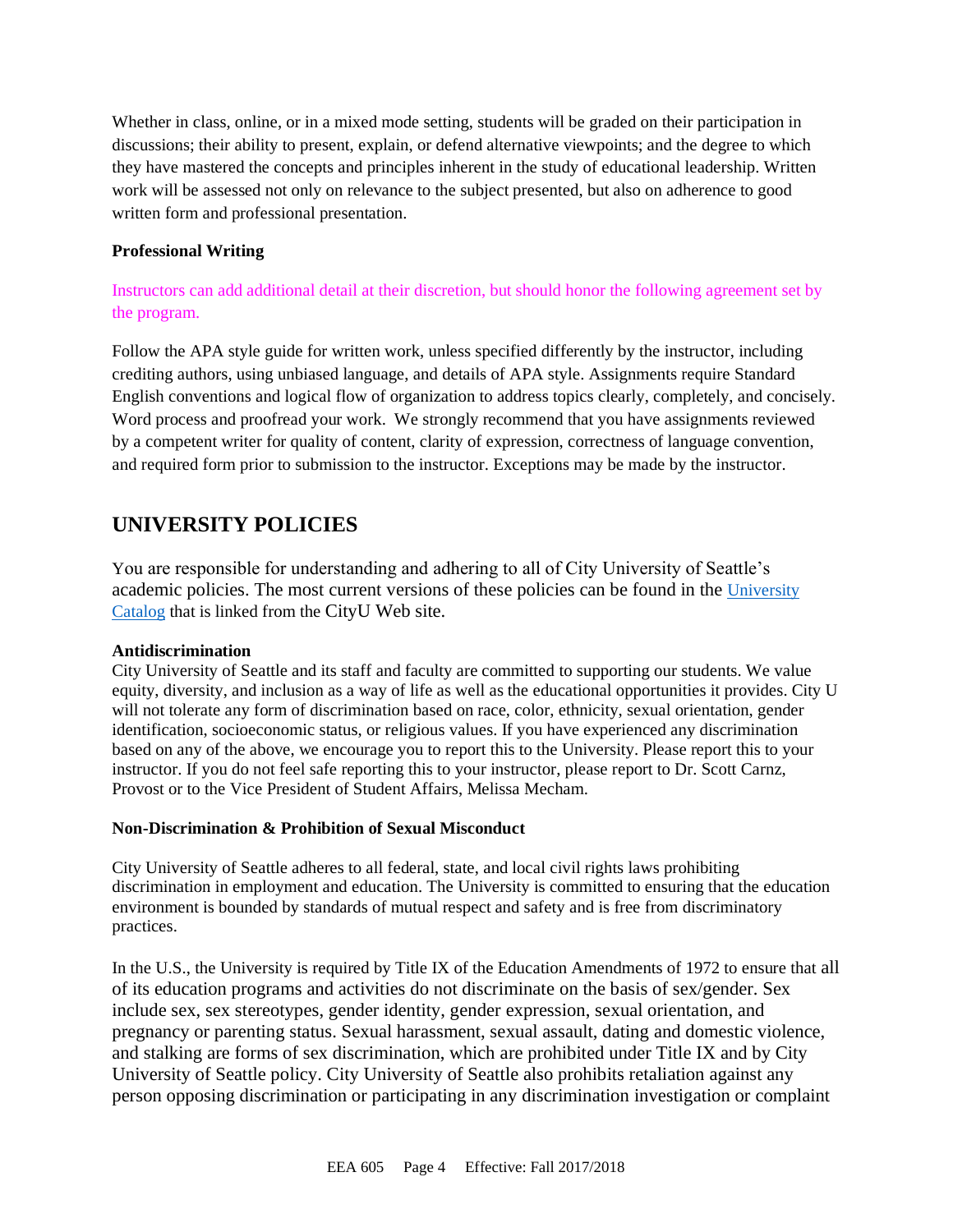process internal or external to the institution. Questions regarding Title IX, including its application and/or concerns about noncompliance, should be directed to the Title IX Coordinator. For a complete copy of the policy or for more information, visit <https://my.cityu.edu/titleix> or contact the Title IX Coordinator.

In Canada, in compliance with the British Columbia Human Rights Code, the Alberta Human Rights Act, WorksafeBC, and the Workers' Compensation Board of Alberta, the University believes that its environment should at all times be supportive and respectful of the dignity and self-esteem of individuals. Discrimination, harassment and bullying conduct, whether through person to person behaviour or via electronic communications such as email or social media is not acceptable and will not be tolerated. As an educational institution, it is our responsibility to cultivate an environment of excellence, equity, mutual respect and to recognize the value and potential of every individual. The University will take all necessary steps to meet or exceed the requirements of the law to prevent discrimination, harassment and bullying. The Respectful Workplace Policy for the prevention of discrimination, harassment and bullying policy and procedure can be found at <https://www.cityu.edu/discover-cityu/about-cityu/> under the Policies section or at <https://www.cityuniversity.ca/about/>.

#### **Religious Accommodations**

City University of Seattle has a policy for accommodation of student absences or significant hardship due to reasons of faith or conscience, or for organized religious activities. The University's policy, including more information about how to request an accommodation, is available in the University Catalog and on the my.cityu.edu student portal. Accommodations must be requested by the 20% mark of this course (e.g. day 14 of a ten-week course, day 7 of a 5-week course) using the Religious Accommodations Request Form found on the student dashboard in the my.cityu.edu student portal.

#### **Academic Integrity**

Academic integrity in students requires the pursuit of scholarly activity that is free from fraud, deception and unauthorized collaboration with other individuals. Students are responsible for understanding CityU's policy on academic integrity and adhering to its standards in meeting all course requirements. A complete copy of this policy can be found in the University Catalog in the section titled [Academic Integrity Policy](https://www.cityu.edu/catalog/;) under Student Rights & Responsibilities.

#### **Attendance**

Students taking courses in any format at the University are expected to be diligent in their studies and to attend class regularly. Regular class attendance is important in achieving learning outcomes in the course and may be a valid consideration in determining the final grade. For classes where a physical presence is required, a student has attended if they are present at any time during the class session. For online classes, a student has attended if they have posted or submitted an assignment. A complete copy of this policy can be found in the [University Catalog](https://www.cityu.edu/catalog/;) in the section titled Attendance under Student Rights & Responsibilities.

#### **Final Assignments Due Date**

Final assignments for each class at CityU must be due on or before the final date of the course as indicated in the university's course information system. Due dates that extend beyond the final date of the course may negatively impact tuition funding for students.